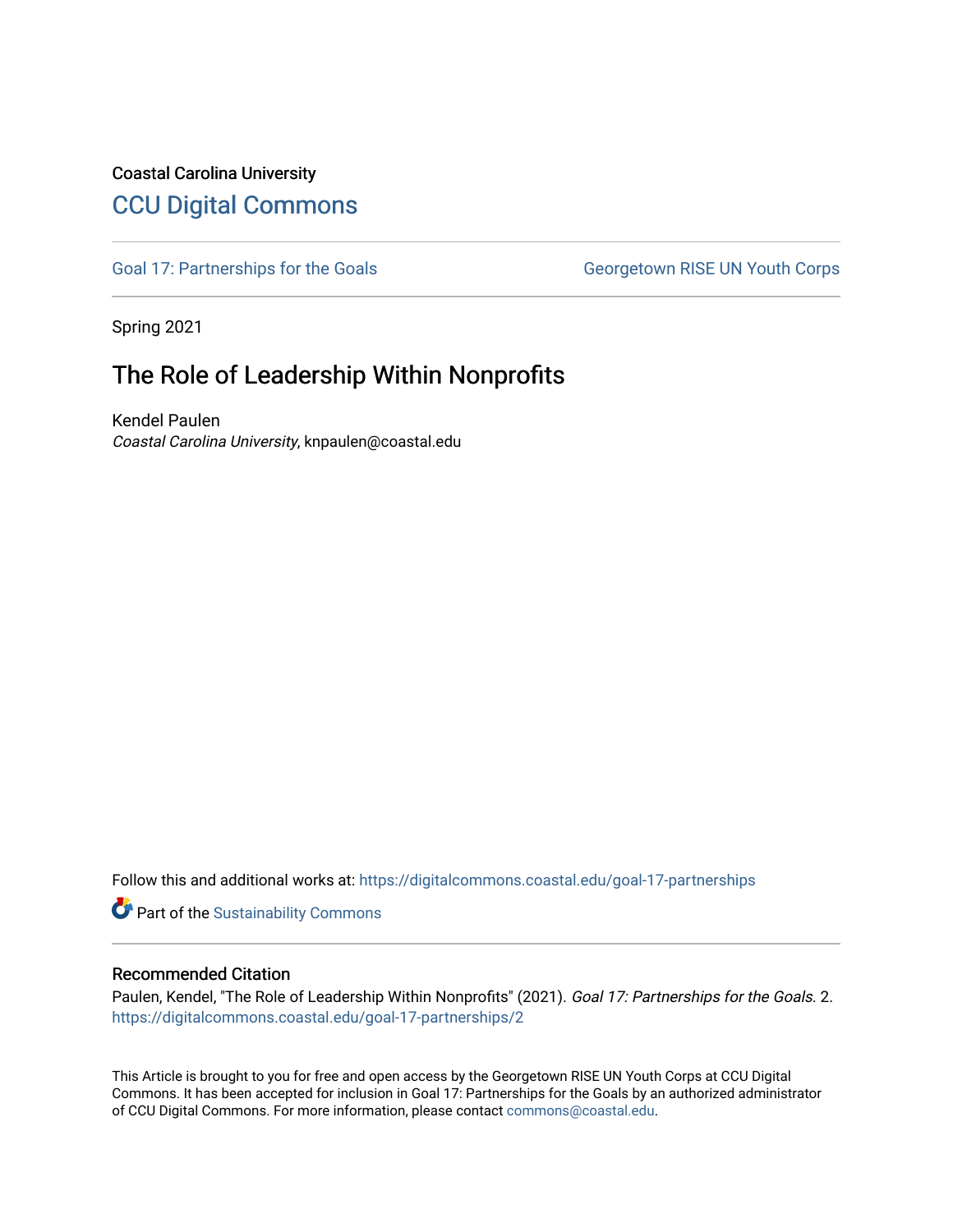The Role of Leadership Within Nonprofits

Kendel Paulen

POLI 491

Dr. Martin

28 April 2021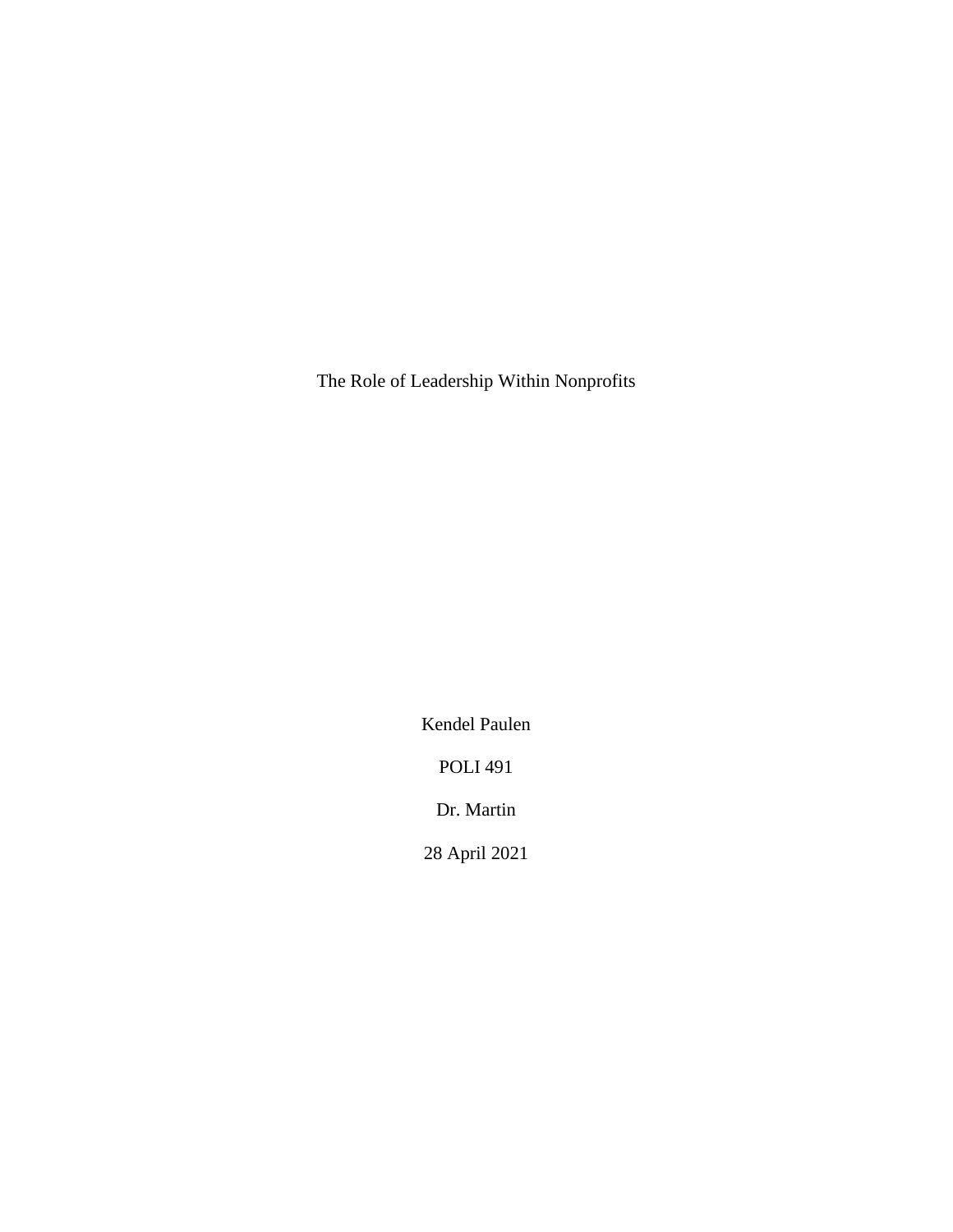# **Statement of Research**

By definition, a nonprofit is an organization that can be described as formal, private, nonprofit distributing, self-governing, and voluntary.<sup>1</sup> These five basic characteristics showcase that a nonprofit is an organization that is institutionalized separate from the government and is equipped to operate activities that acquire a meaningful degree of voluntary participation, providing opportunities for people to work together to reach goals surrounding the common good, and to bring hopes and dreams into action.<sup>2</sup>

Within the United States, there are an estimated 1.3 million nonprofits that have been established. Their missions range from feeding, healing, sheltering, educating, inspiring, enlightening, and nurturing people of every age, gender, race, and socioeconomic status.<sup>3</sup> Of these established nonprofits, most are small and community based. Therefore, within Georgetown County, South Carolina, it is of no surprise that there are an estimated eighty-eight nonprofit organizations, each differing in size, whose missions revolve around conducting good within the community in ways relating to economic vitality, basic needs, root causes of poverty, environmental issues, and youth development.<sup>4</sup>

However, despite the good work that nonprofits within Georgetown County aim to achieve, there are growing challenges that many organizations are seemingly facing that limit their abilities to accomplish their overall mission to the highest standard possible. These

<sup>&</sup>lt;sup>1</sup> Lester M. Salamon, "In Search of the Non-profit Sector. I: The Question of Definitions," *Voluntas: International Journal of Voluntary and Nonprofit Organizations* 3, no. 2 (1992): 125.

<sup>2</sup> "Nonprofit Impact Matters," National Council of Nonprofits, last modified September 1, 2019,

https://www.nonprofitimpactmatters.org/site/assets/files/1/nonprofit-impact-matters-sept-2019-1.pdf.

<sup>3</sup> "Nonprofit Impact Matters," National Council of Nonprofits, last modified September 1, 2019, https://www.nonprofitimpactmatters.org/site/assets/files/1/nonprofit-impact-matters-sept-2019-1.pdf.

<sup>4</sup> "Nonprofit Directory – Georgetown County – The Bunnelle Foundation," Frances P. Bunnelle Foundation, last modified November 18, 2020, https://bunnelle.org/nonprofit-directory/.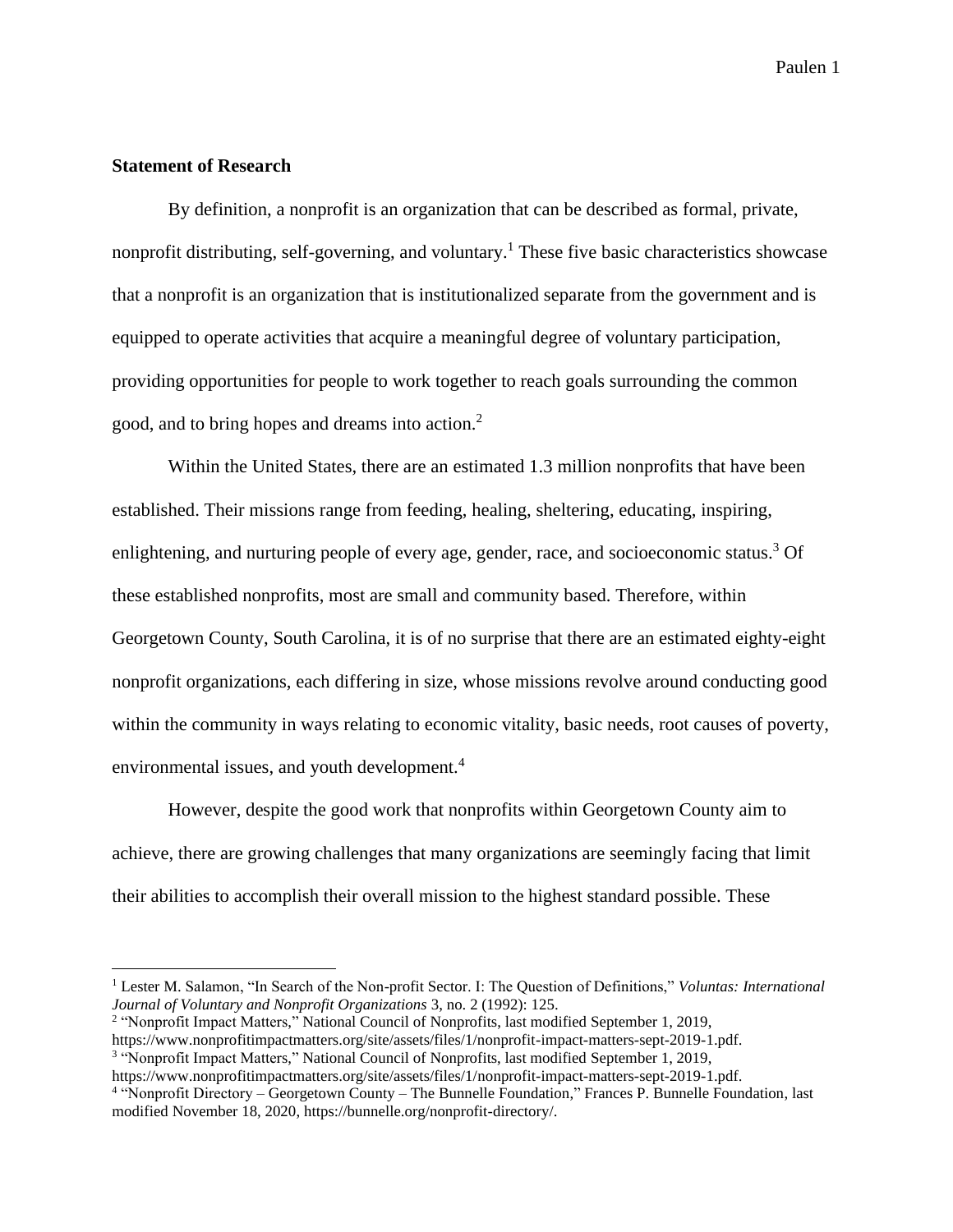challenges stem from internal matters relating to financial accountability, to external matters relating to fundraising, and are being experienced all throughout the country.<sup>5</sup>

Although there are a variety of ways that organizations can achieve funding, whether it is through philanthropy, charitable donations, service fees, government grants, loans, etc., nonprofits are still experiencing these economic challenges. Due to this, a solution must be discovered in order to help keep afloat the nonprofits that work to serve many different aspects of everyday life. The goal of this paper is to bring to light the economic strains that nonprofits are experiencing, and the potential solution that investment in leadership programs have to offer, directly relating to Sustainable Development Goals 4: Quality Education, 11: Sustainable Cities and Communities, and 17: Partnerships. I will be focusing specifically on nonprofits within Georgetown County, and determining if the implementation of leadership programs within nonprofits, explicitly programs distributed by the organization Five Capitals, would be the best solution in order to help improve organizational funding issues.

#### **Case Study**

Throughout the Spring semester I had the opportunity to intern with the UN Youth Corps Georgetown RISE - Resilience, Innovation, Sustainability, and Education - Program, working directly with the organization Five Capitals. This organization is a Christian-based leadership consultant company based in Pawley's Island, South Carolina. With a vision "to see a world where people thrive", they work towards equipping leaders across the country with life-changing tools, content, and skills that result in more impactful and productive leaders and teams throughout organizations. <sup>6</sup> The key to their success is through the technique of coaching. Five

<sup>&</sup>lt;sup>5</sup> "Nonprofit Impact Matters," National Council of Nonprofits, last modified September 1, 2019, https://www.nonprofitimpactmatters.org/site/assets/files/1/nonprofit-impact-matters-sept-2019-1.pdf. <sup>6</sup> "Home," Five Capitals, last modified January 28, 2020, https://fivecapitals.net/.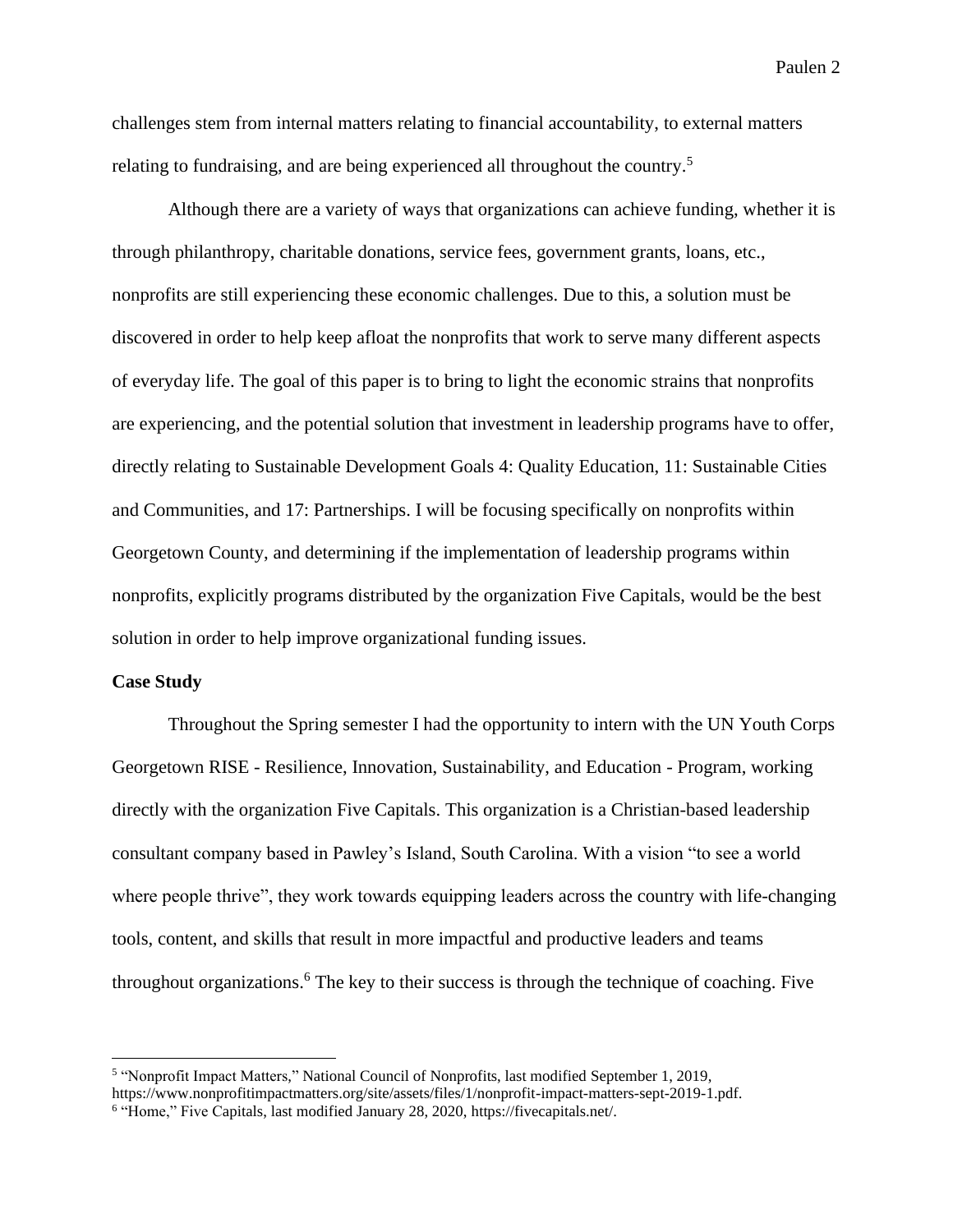Capitals follows the outline of a framework they address as the Prioritized Leader Framework, stressing that workers in today's day and age prefer those higher up to feel like a coach rather than a boss, and Five Capitals provides resources in order to make this happen.

The Prioritized Leader Framework revolves around five priorities that Five Capitals deems as the key to success within any organization. These priorities are ranked in order from purpose - meaning an organization's mission, people - meaning the relationships within an organization, pace - meaning the hustle within an organization, perception - meaning the innovation within an organization, and profit - meaning the money within an organization; with purpose being the first and more important priority, and profit being the last of the priorities.<sup>7</sup> This framework follows the perspective that if an organization is not prioritized correctly, then issues tend to arise, for example the organizational funding issues that are occurring throughout the country. The main purpose of this framework is to allow leaders within organizations to see where their priorities may be misaligned. Once misalignment is determined, through multiple assessments, coaching is then provided in order to help realign an organization's priorities to the correct order, ultimately coming to solutions arranged to fix the organization's problems.<sup>8</sup>

Five Capitals has had many success stories with using this framework, particularly with for-profit organizations, one testimonial being the cell-phone company Verizon. However, as times move on, Five Capitals is wanting to move on as well, recognizing that nonprofits are becoming a staple within our society. As a result, Five Capitals is attempting to build a nonprofit sector within their organization, seeking nonprofits that could potentially benefit from the Prioritized Leader Framework.

<sup>&</sup>lt;sup>7</sup> "Home," Five Capitals, last modified January 28, 2020, https://fivecapitals.net/.

<sup>&</sup>lt;sup>8</sup> "Home," Five Capitals, last modified January 28, 2020, https://fivecapitals.net/.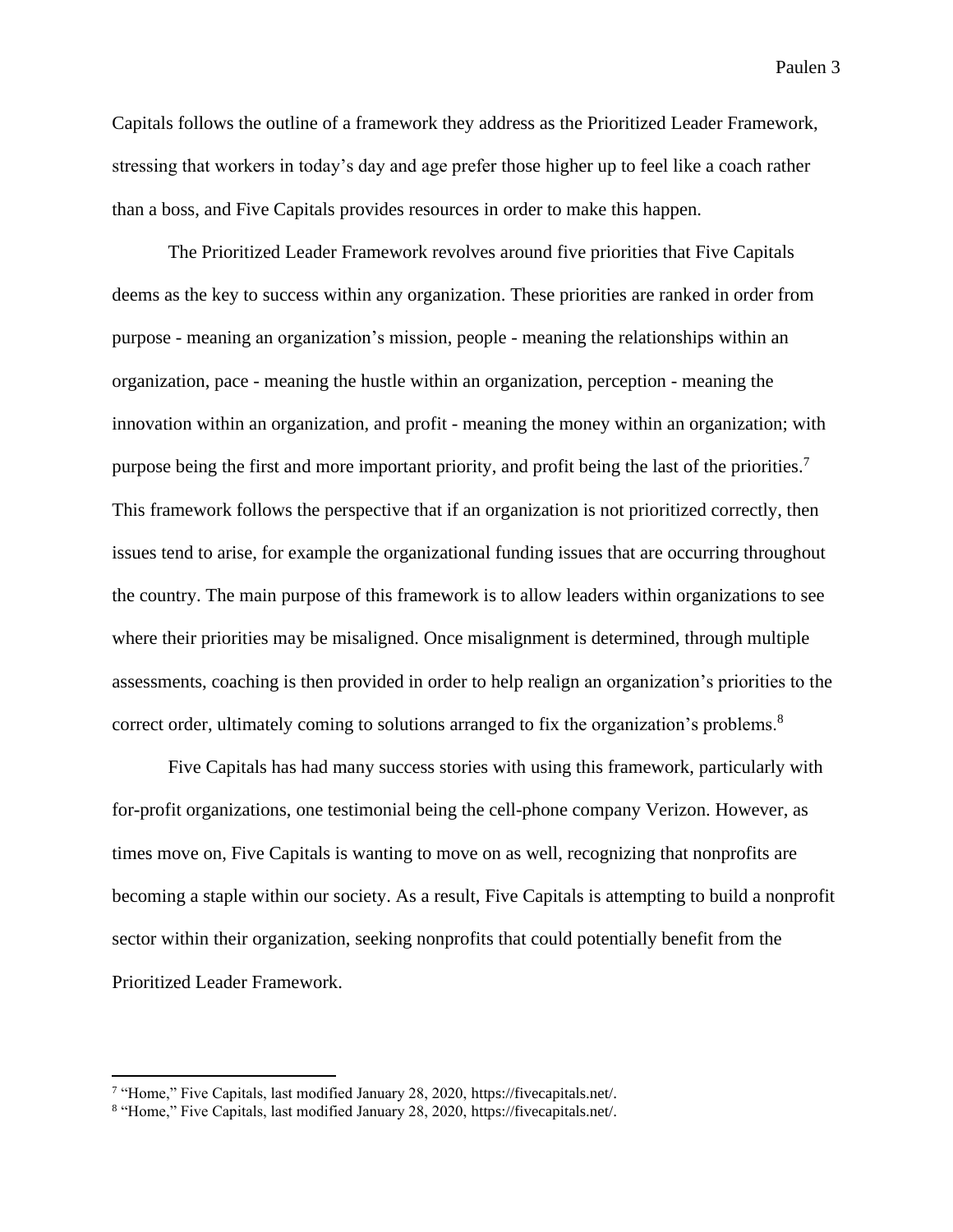Although for-profit and nonprofit organizations have different focuses, the Prioritized Leader Framework is still able to bring out success within nonprofits. The only difference is that, in a nonprofit perspective of the framework, the top four priorities, purpose, people, pace, and perception, are emphasized more than profit. Since nonprofits do not focus on making money, but instead focuses on making a difference, the profit part of the Prioritized Leader Framework is adjusted to discuss how organizations can reinvest their money into a successful organization. This focuses on not only bettering the organization internally but also gradually moving outwardly, strengthening every aspect within the nonprofit by defining a specific mission, while focusing on who volunteers for the organization.

The main selling point of the Prioritized Leader Framework in a nonprofit perspective is that investment is key to commitment. Although Five Capitals will not offer this framework for free, the organization is set out to work with any nonprofit, no matter what they can afford, simply to see organizations thrive to the best of their ability.

#### **Empirical Data**

As Five Capitals attempts to expand their organization and its resources into the nonprofit sector, every project I worked on throughout the semester related to this target to some extent. One specific project I worked on with Five Capitals focused directly on the nonprofits within Georgetown County. The main objective of this project was to determine the type of needs that nonprofit organizations within the county have and conclude if their needs were related to something that Five Capitals could offer their services, mainly the Prioritized Leader Framework, in order to help improve the success of the organization.

Primarily, I sent out a survey to around a fourth of the nonprofits within Georgetown County, mainly to the smaller nonprofits within the area. The reasoning behind sending the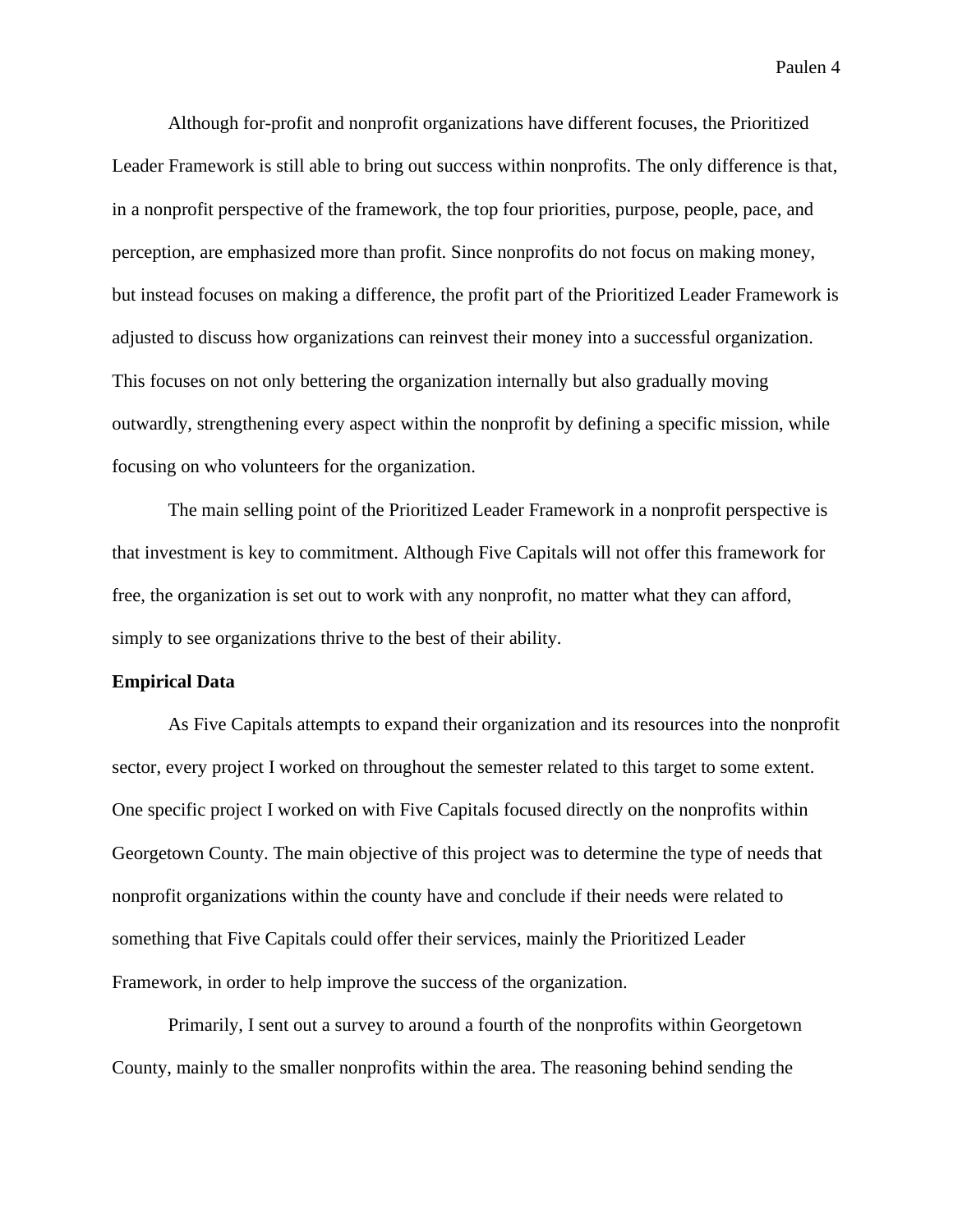survey to mainly smaller nonprofits within Georgetown County was to start Five Capitals expansion into the nonprofit sector out as small and build up from there. The survey asked three specific questions in order to get a generalized idea of the nonprofits within the area:

1. How satisfied are you with your organization's accomplishment of its mission?

- 2. What is your organization's biggest challenge?
- 3. If you could ask for one thing for your organization, what would you ask for?

Of the responses I received back, it was clear that overall, many nonprofits within Georgetown County struggle with funding.<sup>9</sup>

I wanted to dive deeper into how leadership relates to this recurring problem of organizational funding throughout nonprofits in Georgetown County, hoping to see the impact that Five Capitals resources could bring to the table. Looking on a larger scale, one specific model that I found related the concern of financial performance with the importance of an organization's purpose, which is the first priority within the Prioritized Leader Framework. This model stated that companies with a purpose statement simply perform at the average of financial market performance. However, purposeful companies outperform the market by 42%, compared to companies completely without a purpose that underperform the market by  $42\%$ .<sup>10</sup>

### **Analysis**

Analyzing both the survey results and what the model represents compared to Five Capitals' Prioritized Leader Framework, it is obvious that leadership and funding seem to go hand and hand within an organization. However, to fully understand how local nonprofits'

<sup>9</sup> Kendel Paulen, "Response Summary," Typeform, last modified March 1, 2021, https://admin.typeform.com/form/VWuCmTh2/results#summary.

<sup>&</sup>lt;sup>10</sup> Katie Jones, "The Habits of Highly Effective Leaders," Visual Capitalist, last modified December 17, 2019, https://www.visualcapitalist.com/habits-highly-effective-leaders/.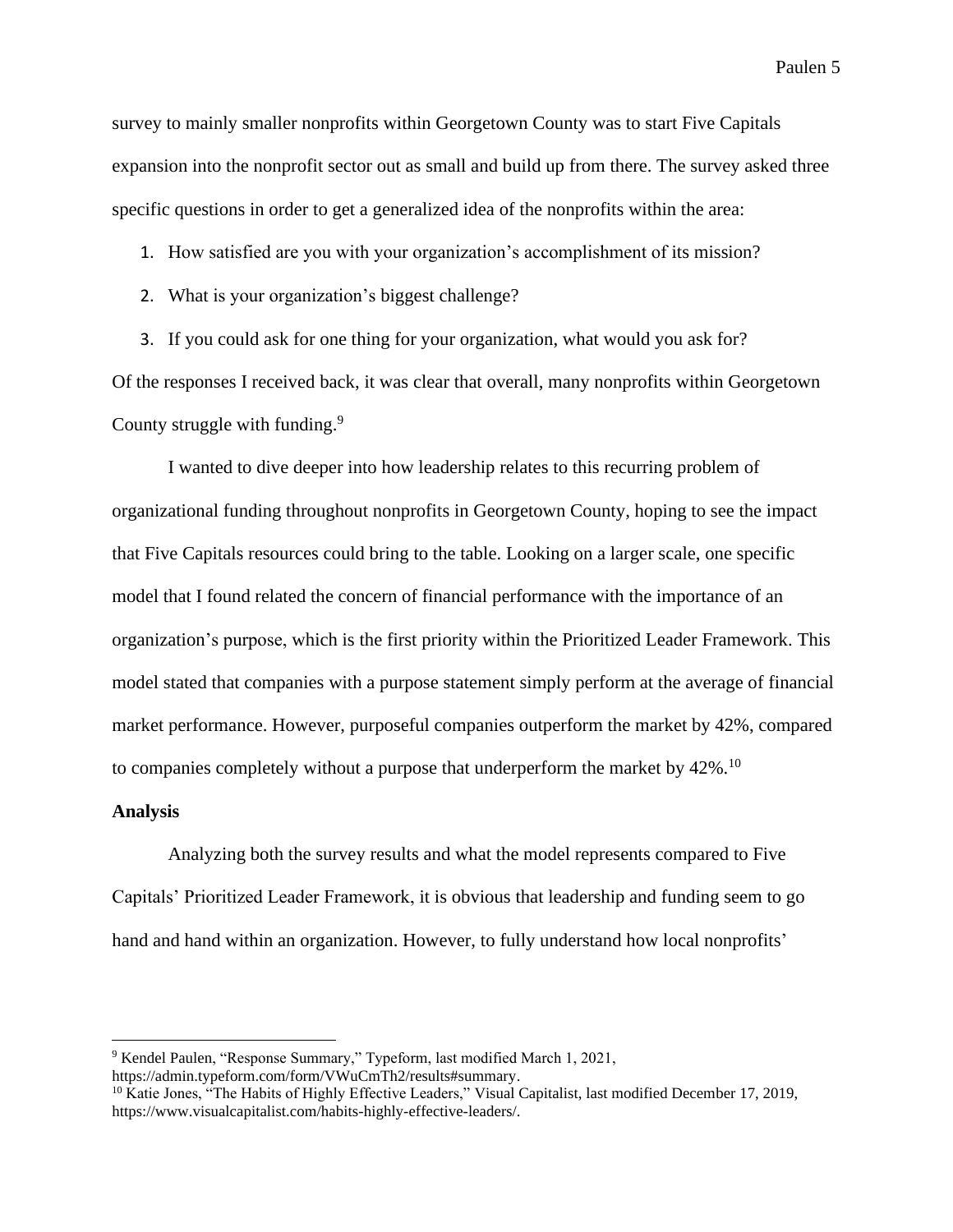funding problems are related to their leadership, it is important to look at this perspective in relation to the Sustainable Development Goals.

Sustainable Development Goals are specific goals that have been established by the United Nations, based on looking at the world in a broad scale, and pinpointing the reoccurring issues throughout that need to be addressed. These goals can be described as "the blueprint to achieve a better and more sustainable future for all."<sup>11</sup> Of these pinpointed issues, the United Nations created seventeen global goals that cover a variety of different categories, all in place in order to achieve sustainability not only for the future, but also sustainability for the present.

Five Capitals' vision is to "see a world where people thrive", and as that relates to improving leadership within organizations, it also relates to Sustainable Development Goal 4: Quality Education.<sup>12</sup> Five Capitals has spent years building their framework in order to help improve leaders and their leadership skills. There are assessments, workshops, and resources that have been created in order to help educate people to become better leaders within their organization. With the mindset that quality education feeds into quality leadership this leads into Sustainable Development Goal 11: Sustainable Cities and Communities.<sup>13</sup> Being educated in leadership allows those in charge to come up with unique and different ways to help their community, specifically those in charge within Georgetown County. Whether it is a unique fundraising event that pushes community participation, or a clothing drive for students in need, having a new perspective on leadership helps sustain cities and communities drastically, thus

<sup>11</sup> "Take Action for the Sustainable Development Goals – United Nations Sustainable Development," United Nations, accessed April 28, 2021. https://www.un.org/sustainabledevelopment/sustainable-development-goals/.  $12$  "Take Action for the Sustainable Development Goals – United Nations Sustainable Development," United Nations, accessed April 28, 2021. https://www.un.org/sustainabledevelopment/sustainable-development-goals/. <sup>13</sup> "Take Action for the Sustainable Development Goals – United Nations Sustainable Development," United Nations, accessed April 28, 2021. https://www.un.org/sustainabledevelopment/sustainable-development-goals/.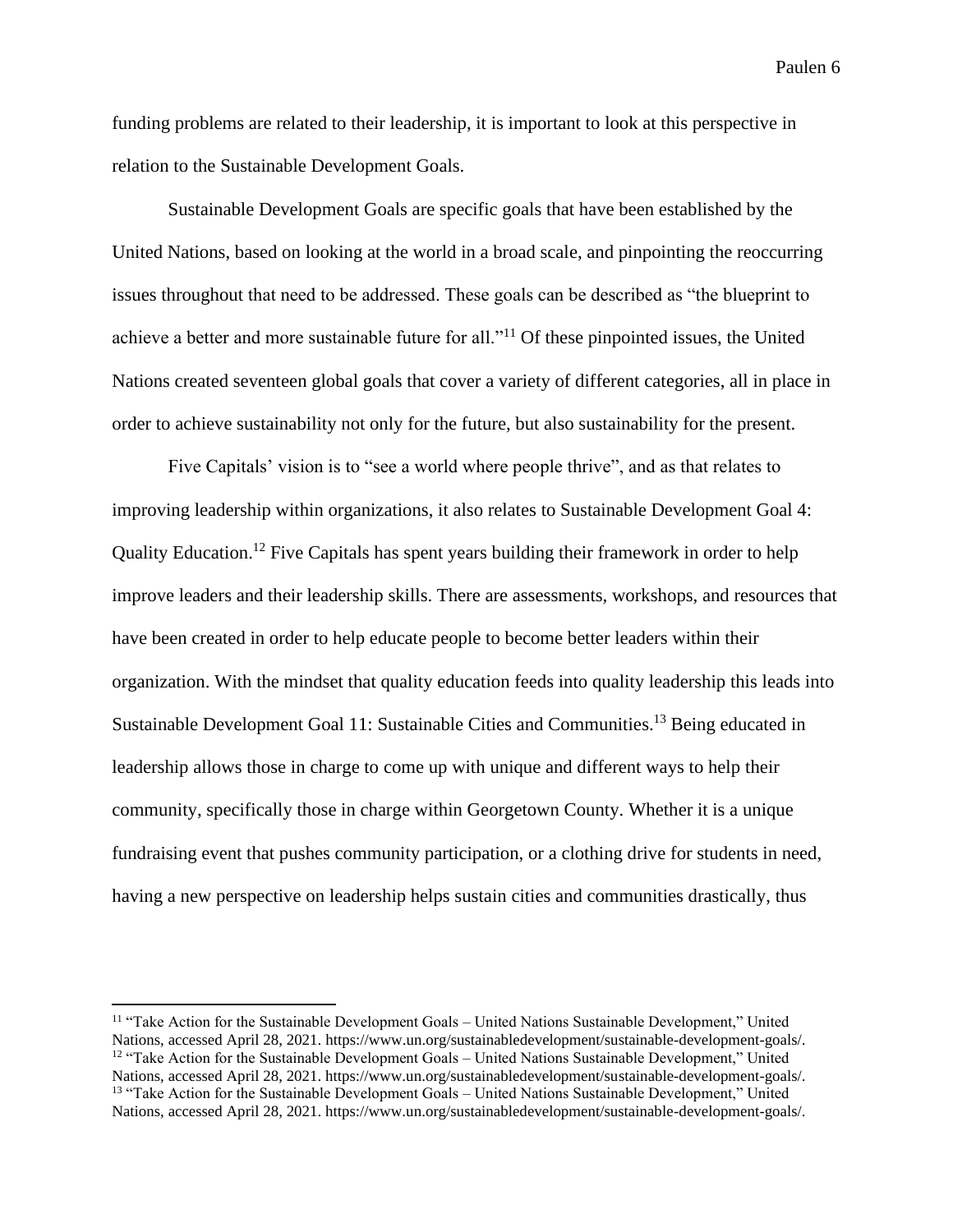leading into Sustainable Development Goal 17: Partnerships.<sup>14</sup> Partnerships within a community are the key to success, and can range from partnerships with other nonprofit organizations, partnerships with organizations like Five Capitals, or even partnerships with donors.

Understanding these Sustainable Development Goals is important in relation to Five Capitals, leadership, and organizational funding. Leadership creates sustainable cities and communities, and communities that are served by local nonprofits. If Georgetown County is a sustainable community due to the quality education and leadership that citizens are receiving, then sustainability creates stability. Many of the Georgetown County nonprofits stated that their biggest challenge as an organization was upkeeping funding. However, if a community is stable, then that means that funding is more easily attainable.

### **Conclusion**

Looking at the empirical data, as well as the analysis given, in relation to Georgetown County's nonprofits and the problem of funding, it is clear that leadership can be directly related to funding within an organization. Having a clear purpose, as well as the other four priorities that Five Capitals states are keys to success, benefits organizations financially more than one might think. Learning how to operate based on the budget at hand, in order to gain more funding is a prime example of successful leadership. Good leadership creates a vision and motivates in order to make it a reality; attracting, inspiring, and ultimately retaining as much talent as possible as knowledge is the differentiator within organizations. <sup>15</sup> Therefore, I believe that the first step towards fixing the organizational funding issue that is occurring within nonprofits in Georgetown County is to implement leadership programs, educating in order to see results.

<sup>14</sup> "Take Action for the Sustainable Development Goals – United Nations Sustainable Development," United Nations, accessed April 28, 2021. https://www.un.org/sustainabledevelopment/sustainable-development-goals/. <sup>15</sup> Eric Beato, "Why is Leadership Important," *Babson Thought & Action,* November 3, 2020, https://entrepreneurship.babson.edu/why-is-leadership-important/.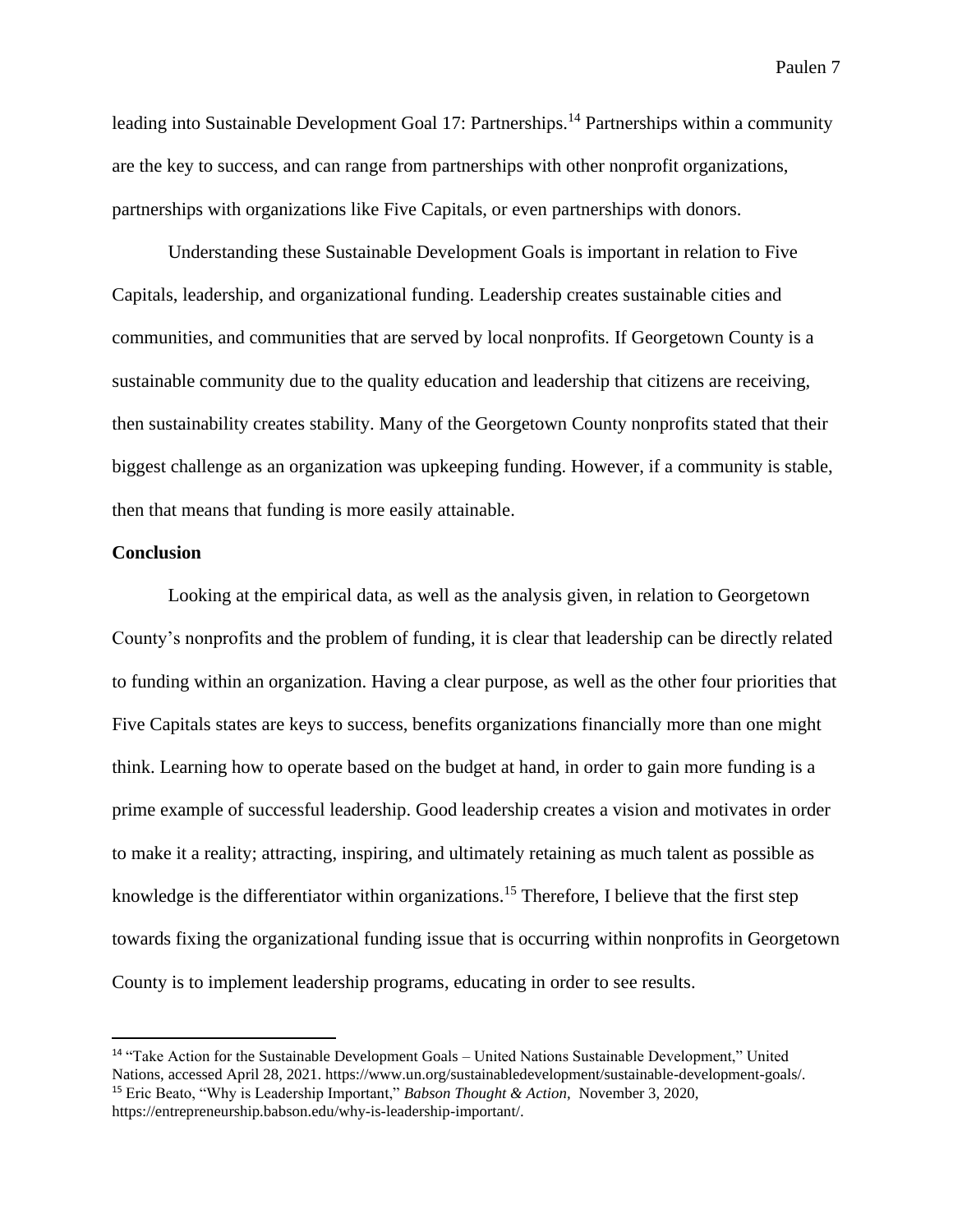# **Future Recommendations**

.

My recommendation for the nonprofits within Georgetown County that are experiencing organizational funding issues is to invest in leadership programs, whether the programs are provided by Five Capitals or another company that offers the same services. It is proven that many organizations with successful leaders tend to result in a higher percentage of successful performances, as a strong leader has higher engagement with customers, as well as investors. This higher engagement could potentially lead to improving the funding issues within an organization, as well as any other problems that may arise within the future of the organization.

However, with this recommendation, I am not stating that the nonprofits within Georgetown County do not have successful leaders, or that their organizations are unproductive due to their challenges. I am simply saying that there is always room for improvement and being opened to another perspective, that leadership programs provide could possibly benefit a company in a way that has never been thought of before, potentially making the organization, and their mission, reach places never thought possible.